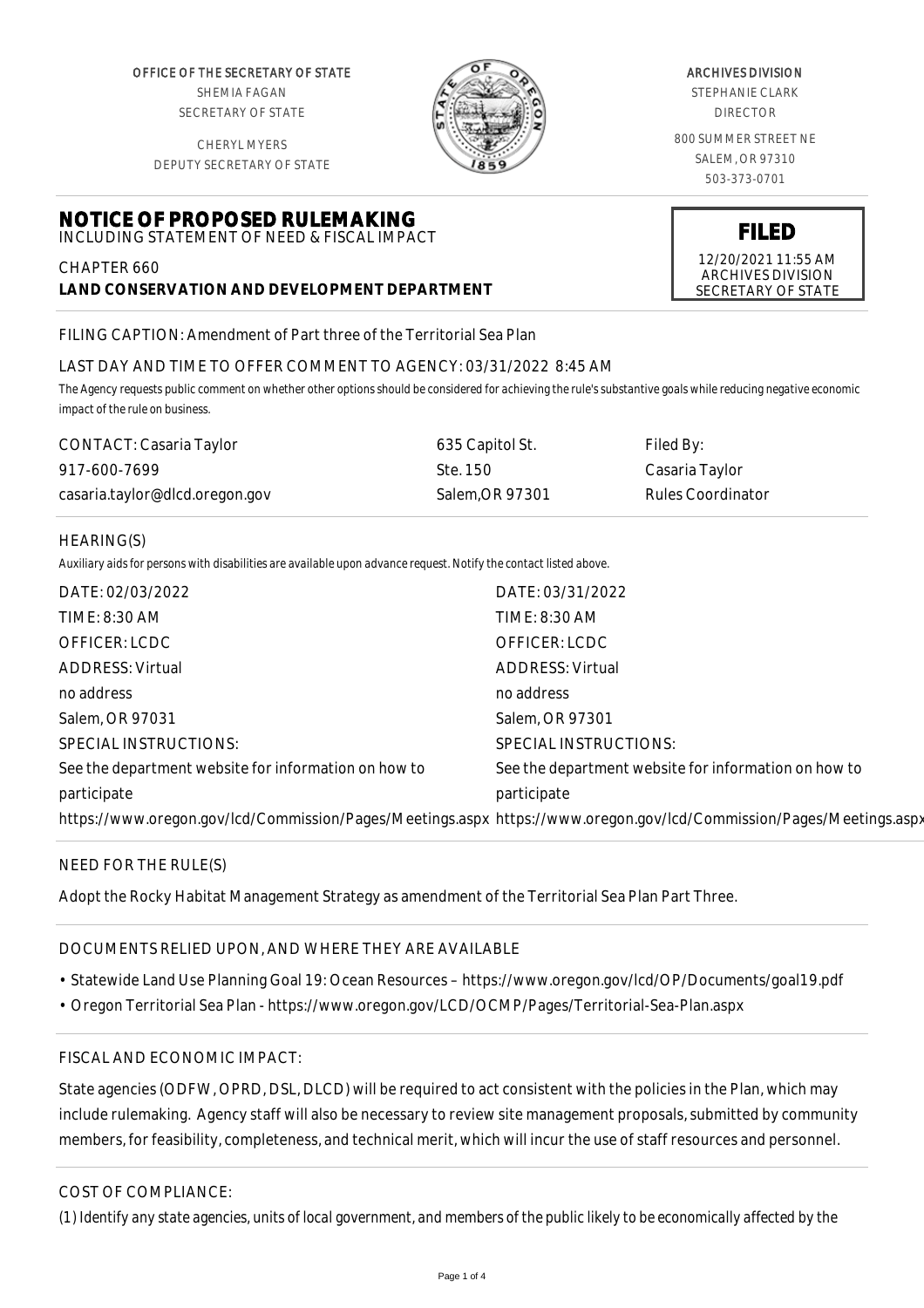*rule(s). (2) Effect on Small Businesses: (a) Estimate the number and type of small businesses subject to the rule(s); (b) Describe the expected reporting, recordkeeping and administrative activities and cost required to comply with the rule(s); (c) Estimate the cost of professional services, equipment supplies, labor and increased administration required to comply with the rule(s).*

1) State agencies (ODFW, OPRD, DSL, DLCD) will be required to act consistent with the policies in the Plan, which may include rulemaking. Agency staff will also be necessary to review site management proposals, submitted by community members, for feasibility, completeness, and technical merit, which will incur the use of staff resources and personnel.

2) (a) The department has not identified any small business of any type subject to the rules.

(b) Small businesses will not be expected to preform additional record keeping or administrative activities outside of the requirements of current administrative rules.

(c) The department has not identified cost to small businesses associated with this rule in regard to professional services, equipment supplies, labor, or increased compliance administration.

# DESCRIBE HOW SMALL BUSINESSES WERE INVOLVED IN THE DEVELOPMENT OF THESE RULE(S):

A number of small business entities were involved in the development of this rule through membership of the Ocean Policy Advisory Council (OPAC) and its subcommittee, the Rocky Habitat Working Group (RHWG), as well as through public comment. The statutory makeup of OPAC is intended to be representative of all coastal interests. The working group was made up of representatives from the coastal recreation and tourism industries, conservations groups, coastal research institutions, local government and ports, and management agencies.

# WAS AN ADMINISTRATIVE RULE ADVISORY COMMITTEE CONSULTED? YES

#### HOUSING IMPACT STATEMENT:

DESCRIPTION OF PROPOSED CHANGE: (Please attach any draft or permanent rule or ordinance) Amend Oregon's Territorial Sea Plan: Part 3 (Rocky Shores Management Strategy) with updated language, and site management designations for coastal rocky habitat.

# DESCRIPTION OF THE NEED FOR, AND OBJECTIVES OF THE RULE:

Oregon's Territorial Sea Plan was adopted in 1994, including Part 3 (Rocky Shores Management Strategy). This rule is intended to balance rocky ecosystem conservation with appropriate use as provided in Statewide Land Use Planning Goal 19, Oregon Territorial Sea Plan, and the Oregon Ocean Resources Management Act, by amending the language and site management designations. Additionally, this rule provides public engagement opportunity in accordance with Statewide Land Use Planning Goal 1.

LIST OF RULES ADOPTED OR AMENDED: OAR 660-036-0000 OAR 660-036-0004

MATERIALS AND LABOR COSTS INCREASE OR SAVINGS: \$0

ESTIMATED ADMINISTRATIVE, CONSTRUCTION, OR OTHER COSTS INCREASE OR SAVINGS: \$0

LAND COSTS INCREASE OR SAVINGS: \$0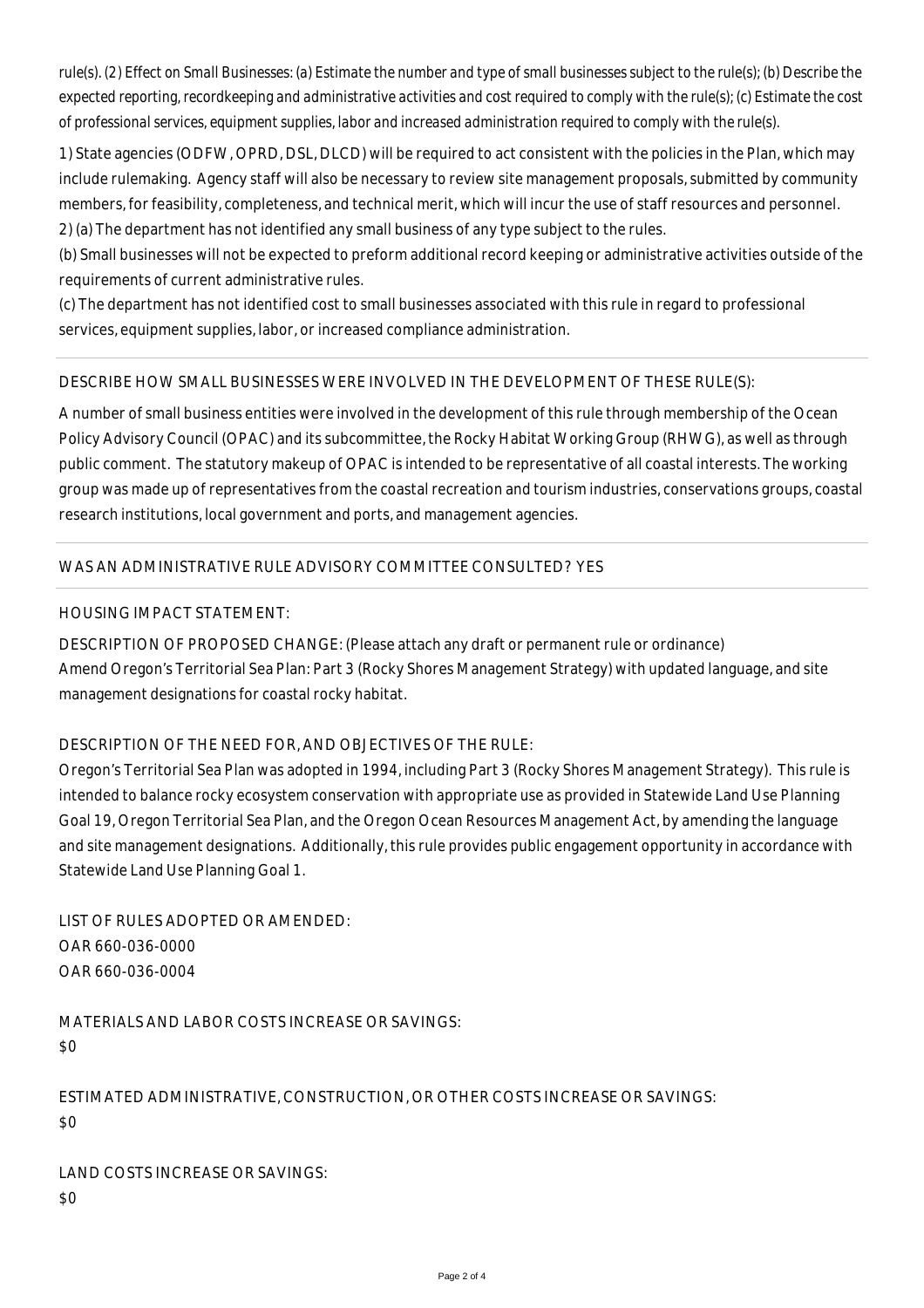OTHER COSTS INCREASE OR SAVINGS:  $$0$ 

\_\_\_\_\_\_\_\_\_\_\_\_\_\_\_\_\_\_\_\_\_\_\_\_\_\_\_\_\_\_\_\_\_\_\_\_\_\_\_\_

PREPARER'S NAME: Andy Lanier EMAIL ADDRESS: Andy.Lanier@dlcd.oregon.gov

RULES PROPOSED: 660-036-0000, 660-036-0004

AMEND: 660-036-0000

RULE SUMMARY: This rule incorporates Rocky Habitat Management Strategy text and site designations for Part Three of the Oregon Territorial Sea Plan.

CHANGES TO RULE:

660-036-0000 Territorial Sea Plan ¶

The Land Conservation and Development Commission adopts and herein incorporates by reference the Territorial Sea Planas part of the Oregon Coastal Management Program, the Territorial Sea Plan:¶ (1) Part One (Ocean Management Framework) approved by the Ocean Policy Advisory Council on August 12,

1994, as part of the Oregon Coasnd as amended May 4, 2001.

(2) Part Two (Making Resource Use Decisions) approved by the Ocean Policy Advisory Council on August 12, 1994.¶

(3) Part Three (Rocky Habitalt Management ProgramStrategy) approved by the Ocean Policy Advisory Council on November 4, 2021.¶

[Publications: Publications referenced are available from the agency.]

Statutory/Other Authority: ORS-183.310 - 183.550, 196.465, ORS 196.471, ORS 197.040, ORS 196.443(1)(a) Statutes/Other Implemented: ORS 196.465, ORS 196.471, 197.040